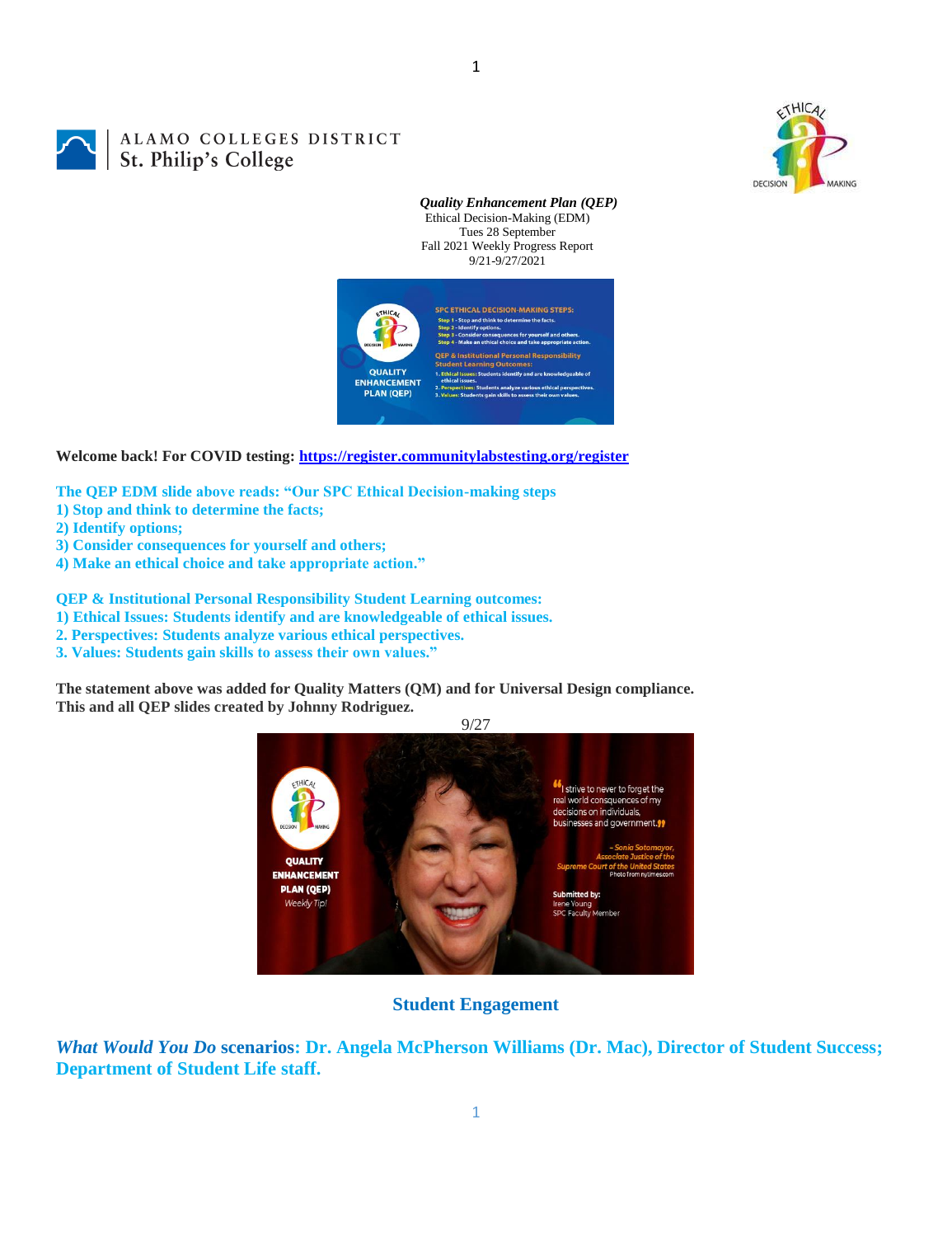**Student Engagement Grants: Fall planning: To continue our partnership with Bowden Academy, contingency plans include possible visits to Bowden Academy, and/or for SPC students to write a children's book using the [SPC QEP 4 step ethical decision-making process](https://mail.alamo.edu/owa/redir.aspx?REF=QPGGgOE-3HbbrbCAzqBFQWbtY3e2Gc0f0qSFld99-4hqZWSPr8DYCAFodHRwczovL3d3dy5hbGFtby5lZHUvbGluay8zYjg5NjQxMTY3MGY0YTZlYjU2MzNkNGFmNjE1OTBjNC5hc3B4) and identify an ethical issue, values, and perspectives of characters involved in the story. Kelli Rolland-Adkins, Irene Young.** <https://www.alamo.edu/spc/admissions/pay-for-college/scholarships/seg/>

## **National Two and Four Year Ethics Bowl competitions <https://www.appe-ethics.org/regional-competitions>**

**Case studies: [https://www.appe-ethics.org/assets/IEB\\_Documents/REB%20Cases%202021%20FINAL.pdf](https://www.appe-ethics.org/assets/IEB_Documents/REB%20Cases%202021%20FINAL.pdf) Cases dropped from the competition:** 2, 4, 6, 7, 13. **Texas Regional for Four Year Colleges and Universities (face to face; open to Two Year Colleges): Saturday, 13 November: St. Mary's University Regional. Two Year (online, synchronous) College Bowl: Saturday 20 November: Santa Fe Community College**

**Community outreach: Early College and Dual Credit High school and Advisory presentations**

**Online version:** <https://www.loom.com/share/0ee25d0055a24b7ca781b4b700b13b01> **(8:44). Juan Morales, Automotive and Technology Instructor, Sidney Lanier High School students viewed prerecorded video and discussed scenarios and expectations. 1,061 viewings.**

**Karen Wagner High School September 24, 2021: Liz Castillo completed 2 presentation to students, covering the SPC QEP learning outcomes, the 4 step EDM process, and a discussion on values and an EDM scenario.**

**September 24, 2021: Liz Castillo delivered t-shirts, posters, pens, flash drives, book marks, etc. to Alamo Heights High School and Karen Wagner High School.**

**SACSCOC QEP 5 year report data analysis: Dr. Angie Mac, Dr. Melissa Guerrero, Gina Jasso, Dr. Reason (PSRI, administered by Iowa State University). Liz Castillo, Dr. Manzo. Logistics Meetings for SACSCOC 8/18-8/22 onsite visit preparations, Monday, 27 September 2021, 4 pm. Liz Castillo, Dr. Manzo.**

## **Additional updates**

**Assessment Dates: PSRI-I F 8/20 – F 10/8; PSRI-II M 11/1 – F 12/10. Liz Castillo, Dr. Manzo. Email invitation to PSRI-I: Friday, 20 August. 11,911 students. Shanna Bradford, Garret Gowen (Iowa State University). Thurs 8/26: 272 respondents; Mon 9/27: 630 respondents. Additional reminder sent. Garret Gowen.**

> **Ongoing: Assessments of 1) Faculty Training; and 2) Community Outreach Dr. Melissa Guerrero, 2019-20 Director of Institutional Research**

**Faculty training events survey:** <https://survey.alamo.edu/Survey.aspx?s=439c10d5fbe14e7cafe541f73aba507b>